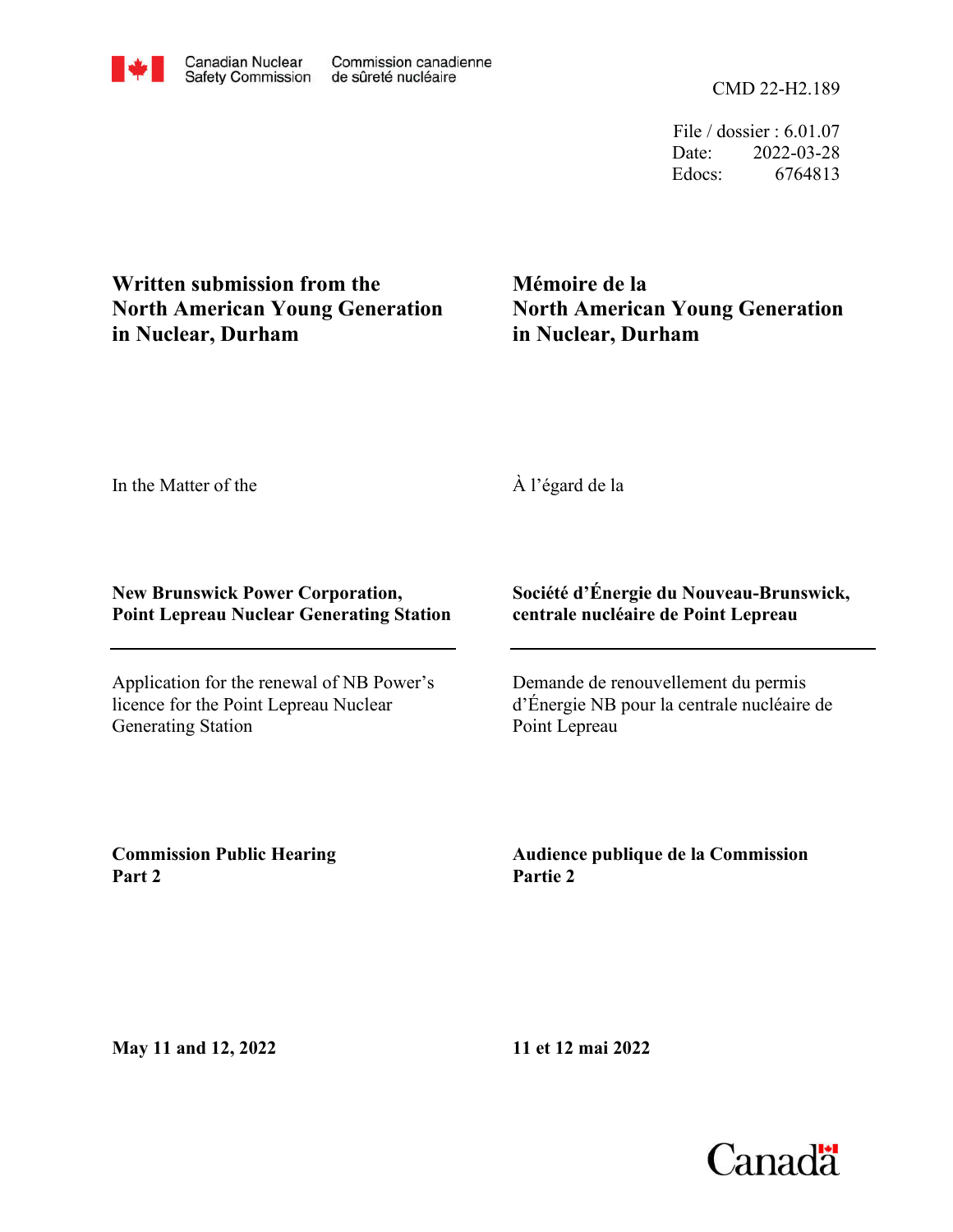28-March-22 Tribunal Officer, Secretariat Canadian Nuclear Safety Commission 280 Slater Street P.O. Box 1046, Station B Ottawa, Ontario K1P 5S9 Email: [cnsc.interventions.ccsn@canada.ca](mailto:cnsc.interventions.ccsn@canada.ca)

Re: New Brunswick Power Corporation's application to renew its licence for the Point Lepreau Nuclear Generating Station

Dear President and Commission Members,

#### **NAYGN Durham Introduction**:

North American Young Generation in Nuclear (NAYGN) provides opportunities for young generation of nuclear enthusiasts to engage and inform the public, and inspire today's demanding energy sector to meet the challenges of the 21st century while developing strong leadership and professional skills, and creating life-long connections.

NAYGN Durham is a local chapter to the Durham Region which started its journey in 2008. The chapter organizes various social and community events such as nuclear conferences, industry tours, technical seminars, and lunch & learn informative sessions in the region. The chapter represents approximately 1000 member strong and diverse NAYGN Durham community, most of whom work in the nuclear energy industry and live in Durham region.

#### **New Brunswick Power – Pt. Lepreau Nuclear Generating Station:**

NB Power's Pt. Lepreau NGS is a 705 MW (net 660 MW) CANDU station safely operating since 1983. It provides low carbon, clean energy sufficient to power over 300,000 homes, at an affordable price to the consumers. It directly adds 900 jobs to the workforce and thousands of others indirectly. As such, PLNGS is an integral part of the province's economy.

### **Key to Clean Energy Portfolio:**

At various world stages, there have been repeated talks of clean and reliable energy in order to fight against climate change and many are looking towards Nuclear Industry for answers. In this time of need, Canadian Nuclear Generating stations provide the necessary safety and reliability assurances needed to the world. It is crucial that we try our best to keep our safe and reliable nuclear plants running which can provide the necessary safety guarantees as well as opportunities for research for the next generation of nuclear power plants, including Small Modular Reactors (SMRs).

#### **NAYGN Durham's Interest:**

PLNGS is a key member of Canadian Nuclear family. Due to similarities in design, it is a source of key partnerships and sharing of operating experience with other Canadian Nuclear stations. This sharing of information is vital as the operating experience from one station can directly help the other station. These